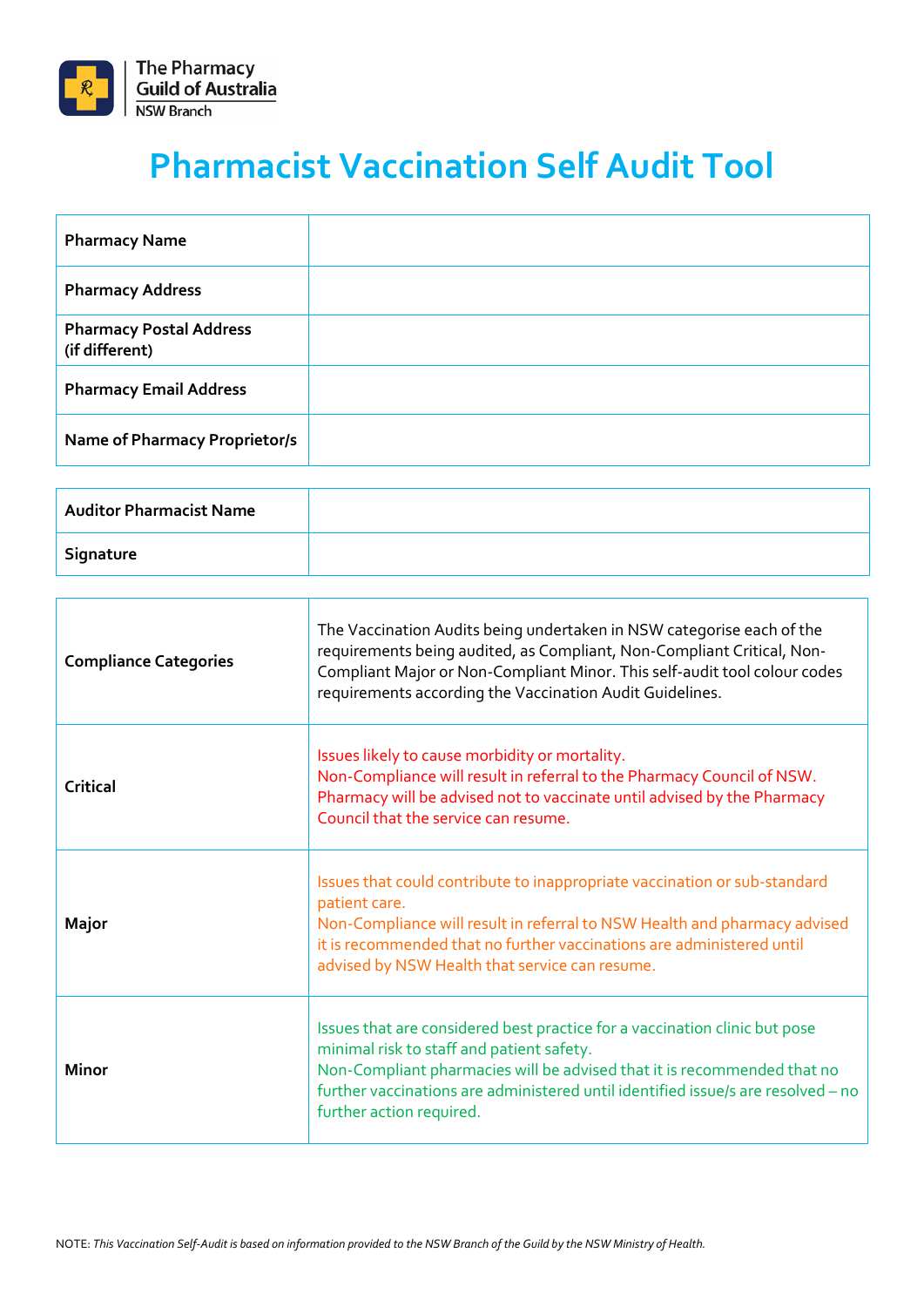

| 1.        | PHARMACIST TRAINING (Each pharmacist vaccinator in the pharmacy should             |            | <b>COMPLIANT</b> |
|-----------|------------------------------------------------------------------------------------|------------|------------------|
|           | comply with all items in this section)                                             | <b>YES</b> | <b>NO</b>        |
|           | a. Pharmacist vaccinator has completed a training course that complies with the    |            |                  |
|           | Australian Pharmacy Council Standards for the Accreditation of Programs to         |            |                  |
|           |                                                                                    |            |                  |
|           | Support Pharmacist Administration of Vaccines by an APC Accredited Pharmacy        |            |                  |
|           | education provider                                                                 |            |                  |
|           |                                                                                    |            |                  |
|           | *Evidence required: Certificate of Completion for Vaccination Course               |            |                  |
|           | b. Pharmacist vaccinator can demonstrate they have completed appropriate           |            |                  |
|           | training for each vaccine they administer (training modules for influenza and/or   |            |                  |
|           |                                                                                    |            |                  |
|           | MMR and/or dTpa)                                                                   |            |                  |
|           |                                                                                    |            |                  |
|           | *Evidence required: Certificate of Completion for Vaccination Course (2019 onwards |            |                  |
|           | covers MMR & dTpa) or MMR/dTpa modules                                             |            |                  |
|           | c. Pharmacist vaccinator with provisional registration may initiate and administer |            |                  |
|           | vaccines:                                                                          |            |                  |
| u         | Completed appropriate training (including for each vaccine they are                |            |                  |
|           | administering)                                                                     |            |                  |
|           |                                                                                    |            |                  |
| $\Box$    | Under the supervision of a pharmacist who holds general registration,              |            |                  |
|           | completed accredited vaccination training for the vaccines being administered      |            |                  |
|           |                                                                                    |            |                  |
|           | *Evidence required: Certificate of Completion for Intern's Vaccination Course and  |            |                  |
|           | that when Intern is vaccinating, evidence there is a Pharmacist with General       |            |                  |
|           | Registration and Vaccination Accreditation on duty to supervise.                   |            |                  |
|           | d. Pharmacist vaccinator must hold a valid and current cardio-pulmonary            |            |                  |
|           | resuscitation (CPR) certificate                                                    |            |                  |
|           |                                                                                    |            |                  |
|           |                                                                                    |            |                  |
|           | *Evidence required: HLTAIDoo1 Statement of Attainment with an issue date within    |            |                  |
| 12 months |                                                                                    |            |                  |
|           | e. Pharmacist vaccinator able to describe the CPR process including current        |            |                  |
|           | compression rate recommendations for CPR.                                          |            |                  |
|           |                                                                                    |            |                  |
|           | *Evidence required: Current recommendation is 100 compressions per minute. Refer   |            |                  |
|           | to CPR course materials                                                            |            |                  |
|           | f. Pharmacist vaccinator must hold valid and current First Aid certificate.        |            |                  |
|           |                                                                                    |            |                  |
|           | *Evidence required: HLTAIDoo3 Statement of Attainment to be sighted by auditor     |            |                  |
|           | within 3 years of issue.                                                           |            |                  |
|           |                                                                                    |            |                  |
|           | List any Pharmacist Training remedial actions taken:                               |            |                  |
|           |                                                                                    |            |                  |
|           |                                                                                    |            |                  |
|           |                                                                                    |            |                  |
|           |                                                                                    |            |                  |
|           |                                                                                    |            |                  |
|           |                                                                                    |            |                  |
|           |                                                                                    |            |                  |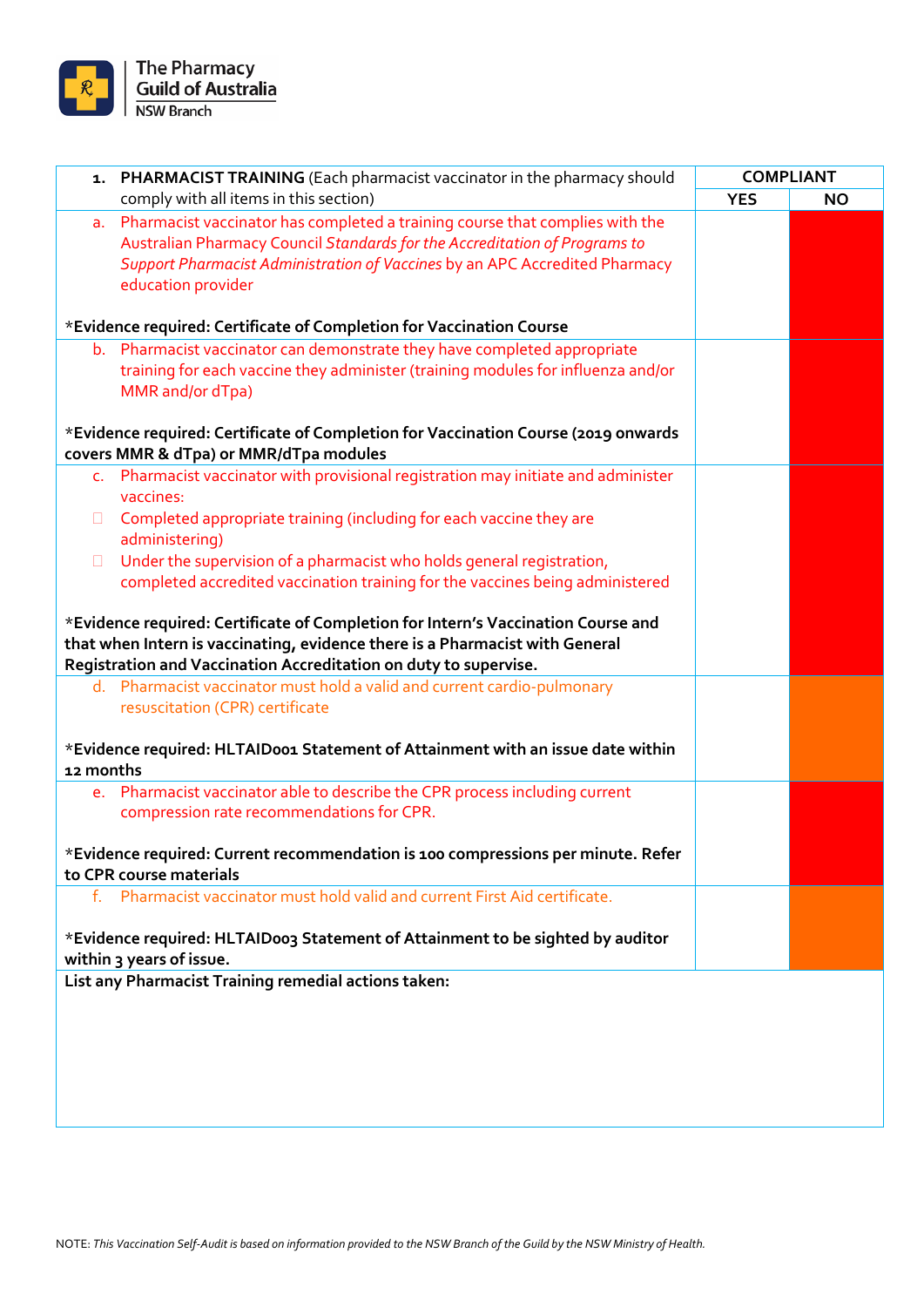

|              | 2. GENERAL REQUIREMENTS                                                                                                 | <b>COMPLIANT</b> |           |
|--------------|-------------------------------------------------------------------------------------------------------------------------|------------------|-----------|
|              |                                                                                                                         | <b>YES</b>       | <b>NO</b> |
| a.           | Identify and advise the current minimum age of individuals that can receive                                             |                  |           |
|              | vaccinations in a pharmacy environment:                                                                                 |                  |           |
|              |                                                                                                                         |                  |           |
| П.           | Influenza                                                                                                               |                  |           |
| u            | Measles-Mumps-Rubella (MMR)                                                                                             |                  |           |
| П            | Diphtheria-tetanus-pertussis (dTpa)                                                                                     |                  |           |
|              | *Evidence required: Refer to NSW Health Pharmacist Vaccination Standards for                                            |                  |           |
|              | current minimum ages (Below are minimum ages at 2/7/20)                                                                 |                  |           |
| $\Box$       | Influenza-10 years                                                                                                      |                  |           |
| $\Box$       | MMR-16 years                                                                                                            |                  |           |
| $\Box$       | dTpa-16 years                                                                                                           |                  |           |
|              | b. Demonstrate ready access to the following resource:                                                                  |                  |           |
|              |                                                                                                                         |                  |           |
| П            | The Digital Australian Immunisation Handbook (online edition)                                                           |                  |           |
|              | Evidence required: Ready access to this resource:                                                                       |                  |           |
|              | https://immunisationhandbook.health.gov.au/                                                                             |                  |           |
|              | c. Describe their process to regular monitor on-line updates to 'The Australian                                         |                  |           |
|              | Immunisation Handbook' online edition, including prior to administering a                                               |                  |           |
|              | vaccination                                                                                                             |                  |           |
|              |                                                                                                                         |                  |           |
|              | *Evidence required: Demonstrate use of the "View All Updates" section of the<br><b>Australian Immunisation Handbook</b> |                  |           |
|              | https://immunisationhandbook.health.gov.au/about-the-handbook/updates                                                   |                  |           |
|              | d. Demonstrate ready access to the following resource:                                                                  |                  |           |
|              |                                                                                                                         |                  |           |
|              | "Strive for 5" Vaccine Storage Guidelines                                                                               |                  |           |
|              |                                                                                                                         |                  |           |
|              | *Evidence required: Ready access to this resource:                                                                      |                  |           |
| strive-for-5 | https://www.health.gov.au/resources/publications/national-vaccine-storage-quidelines-                                   |                  |           |
|              | List any General Requirements remedial actions taken:                                                                   |                  |           |
|              |                                                                                                                         |                  |           |
|              |                                                                                                                         |                  |           |
|              |                                                                                                                         |                  |           |
|              |                                                                                                                         |                  |           |
|              |                                                                                                                         |                  |           |
|              |                                                                                                                         |                  |           |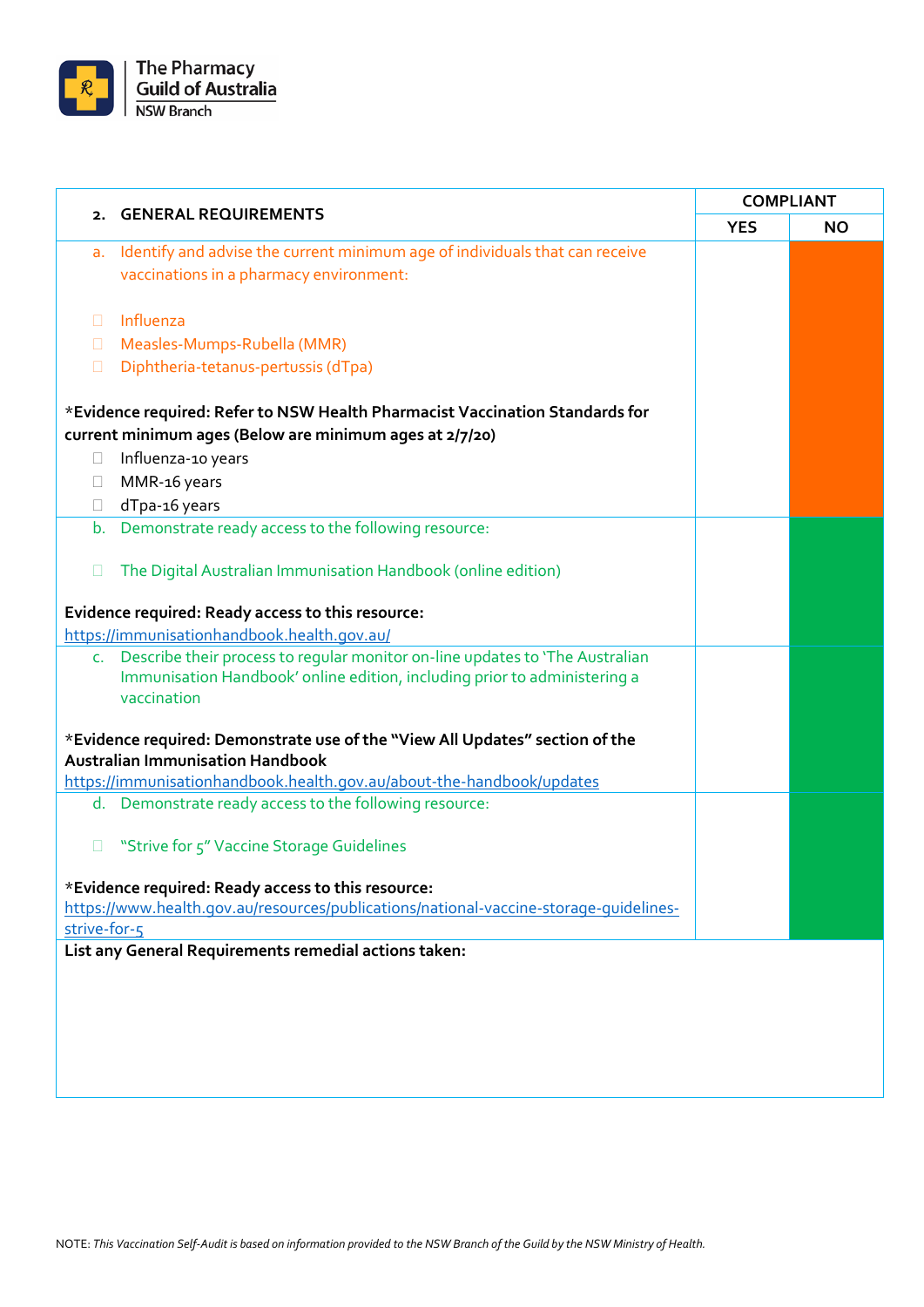

| 3. PRE-VACCINATION                                                                                                                                  | <b>COMPLIANT</b> |           |
|-----------------------------------------------------------------------------------------------------------------------------------------------------|------------------|-----------|
| The pharmacist vaccinator will be required to describe the pre-vaccination process to the<br>auditor. The following topics are addressed in audits: | <b>YES</b>       | <b>NO</b> |
| a. Identify and advise the indications for each vaccination authorised to administer                                                                |                  |           |
| *Evidence required: Indications as per The Australian Immunisation Handbook                                                                         |                  |           |
| b. A thorough pre-vaccination assessment (including patient's age) is conducted                                                                     |                  |           |
| and completed in accordance with the recommendations outlined in The Digital                                                                        |                  |           |
| Australian Immunisation Handbook, prior to each administration of a vaccine                                                                         |                  |           |
| *Evidence required: Ensure any pre-vaccination assessment (electronic or hard copy)                                                                 |                  |           |
| meets these recommendations                                                                                                                         |                  |           |
| https://immunisationhandbook.health.gov.au/resources/handbook-tables/table-pre-                                                                     |                  |           |
| vaccination-screening-checklist                                                                                                                     |                  |           |
| c. Advise how they check for contra-indications and precautions for each vaccine<br>they are authorised to administer                               |                  |           |
| *Evidence required: Ensure pharmacists are aware of the processes for identified                                                                    |                  |           |
| precautions and contraindications                                                                                                                   |                  |           |
| https://immunisationhandbook.health.gov.au/resources/handbook-tables/table-                                                                         |                  |           |
| responses-to-conditions-or-circumstances-identified-through-the-pre                                                                                 |                  |           |
| d. Articulate what the process is for individuals identified with precautions or                                                                    |                  |           |
| contraindications                                                                                                                                   |                  |           |
| *Evidence required: Ensure pharmacists are aware of the processes for identified                                                                    |                  |           |
| precautions and contraindications                                                                                                                   |                  |           |
| https://immunisationhandbook.health.gov.au/resources/handbook-tables/table-                                                                         |                  |           |
| responses-to-conditions-or-circumstances-identified-through-the-pre                                                                                 |                  |           |
| e. Can articulate which patients are eligible for funded vaccinations under the                                                                     |                  |           |
| National Immunisation Program (NIP) they are authorised to administer                                                                               |                  |           |
| patient's eligibility status                                                                                                                        |                  |           |
| *Evidence required: Refer to the NIP Schedule                                                                                                       |                  |           |
| Check whether the patient is eligible for funded vaccination<br>f.                                                                                  |                  |           |
| *Evidence required: Any documentation, e.g. in Pre-Vaccination Assessment,<br><b>Referral Notes etc</b>                                             |                  |           |
| g. Patient's vaccination history is checked on the Australian Immunisation Register                                                                 |                  |           |
| (AIR) prior to vaccination administration                                                                                                           |                  |           |
| *Evidence required: Written vaccination procedure that includes checking AIR prior                                                                  |                  |           |
| to vaccination and evidence this occurs.                                                                                                            |                  |           |
| Demonstrate being able to access the AIR to the auditor.                                                                                            |                  |           |
| h. Written consent must be obtained and retained for 7 years.                                                                                       |                  |           |
| *Evidence required: Consent form and filing process demonstrated.                                                                                   |                  |           |
| List any Pre Vaccination remedial actions taken:                                                                                                    |                  |           |
|                                                                                                                                                     |                  |           |
|                                                                                                                                                     |                  |           |
|                                                                                                                                                     |                  |           |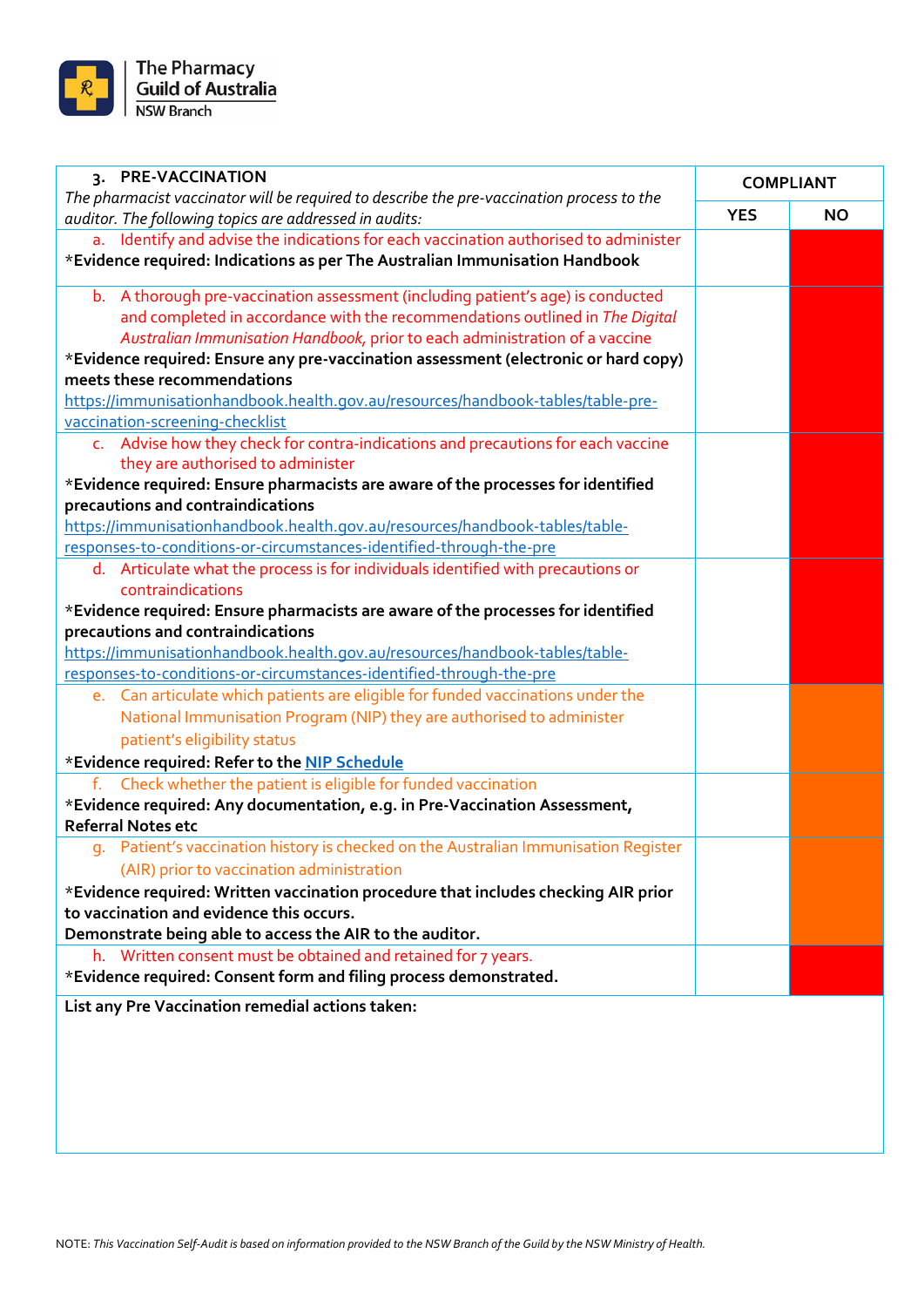

| 4. POST-VACCINATION:                                                                                                                |            | <b>COMPLIANT</b> |
|-------------------------------------------------------------------------------------------------------------------------------------|------------|------------------|
| The pharmacist vaccinator should describe the post-vaccination process to the auditor. The<br>following topics are to be addressed: | <b>YES</b> | <b>NO</b>        |
| a. Pharmacist must advise person to remain on pharmacy premises for 15 minutes                                                      |            |                  |
| post-vaccination and must advise of possible risks in leaving earlier.                                                              |            |                  |
| *Evidence required: Written Vaccination procedure that includes this. Post                                                          |            |                  |
| Vaccination information given to the patient                                                                                        |            |                  |
| b. Pharmacist (or an appropriately trained pharmacy staff member) must directly                                                     |            |                  |
| observe the person for 15 minutes post-vaccination to monitor for acute adverse                                                     |            |                  |
| events or anaphylaxis.                                                                                                              |            |                  |
| *Evidence required: Post vaccination waiting area within view of pharmacist or<br>suitably trained staff member                     |            |                  |
| c. Pharmacist must note in vaccination record when the person leaves the                                                            |            |                  |
| pharmacy/premise earlier than 15 minutes post-vaccination.                                                                          |            |                  |
| *Evidence required: Notes in records of patient leaving earlier than 15 mins post                                                   |            |                  |
| vaccination                                                                                                                         |            |                  |
| d. Pharmacist can describe signs and symptoms of adverse events, including                                                          |            |                  |
| anaphylaxis response.                                                                                                               |            |                  |
|                                                                                                                                     |            |                  |
| <b>Drowsiness &amp; tiredness</b><br>п                                                                                              |            |                  |
| Muscle ache<br>ш                                                                                                                    |            |                  |
| Localised reaction: pain, swelling, injection site nodule<br>$\Box$<br>Low grade temperature                                        |            |                  |
| $\Box$<br><b>Hives</b><br>n.                                                                                                        |            |                  |
| Angioedema<br>$\Box$                                                                                                                |            |                  |
| anaphylaxis<br>$\Box$                                                                                                               |            |                  |
| *Evidence required: description of symptoms                                                                                         |            |                  |
| Pharmacist can describe the process of anaphylaxis management:<br>e.                                                                |            |                  |
|                                                                                                                                     |            |                  |
| Required adrenaline dosage<br>Ш                                                                                                     |            |                  |
| Frequency of adrenaline administration<br>Ш                                                                                         |            |                  |
| Injection site location<br>Ш                                                                                                        |            |                  |
|                                                                                                                                     |            |                  |
| Pharmacist Can describe adverse events following immunisation (AEFI)<br>f.                                                          |            |                  |
| Pharmacist can describe the process of reporting adverse events, including<br>q.                                                    |            |                  |
| anaphylaxis response.                                                                                                               |            |                  |
| List any Post Vaccination remedial actions taken:                                                                                   |            |                  |
|                                                                                                                                     |            |                  |
|                                                                                                                                     |            |                  |
|                                                                                                                                     |            |                  |
|                                                                                                                                     |            |                  |
|                                                                                                                                     |            |                  |
|                                                                                                                                     |            |                  |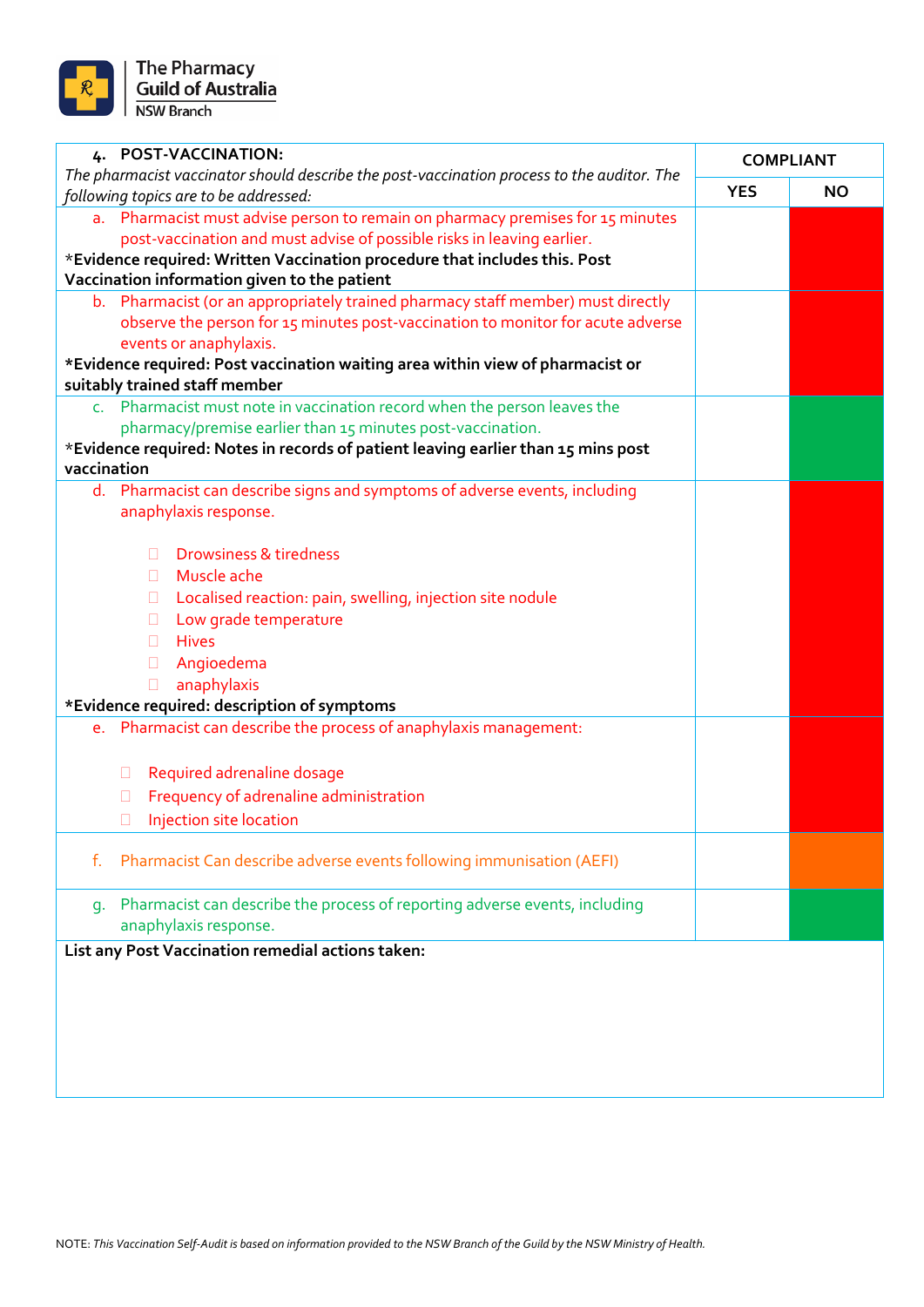

|                 | 5. RECORDING OF VACCINATIONS                                                                                 | <b>COMPLIANT</b> |           |
|-----------------|--------------------------------------------------------------------------------------------------------------|------------------|-----------|
|                 |                                                                                                              | <b>YES</b>       | <b>NO</b> |
| a <sub>r</sub>  | All vaccinations administered are recorded onto the Australian Immunisation                                  |                  |           |
|                 | Register (AIR).                                                                                              |                  |           |
|                 | *Evidence required at Audit: Auditor will check completed patient records in the AIR                         |                  |           |
| b.              | Records of the following are kept for each vaccine administered:                                             |                  |           |
| П               | The person's name, address, date of birth and contact details                                                |                  |           |
| П               | The brand, batch number and expiry date of the vaccine                                                       |                  |           |
| П               | The part of the body to which the vaccine was administered                                                   |                  |           |
| n               | The date on which the vaccine was administered                                                               |                  |           |
| П               | The pharmacist's name and contact details and his or her certificate of<br>accreditation number              |                  |           |
| $\Box$          | The address of the pharmacy at which the vaccination was administered                                        |                  |           |
| П               | A unique reference number for the supply and administration                                                  |                  |           |
|                 | * Evidence required at Audit: Auditor will check completed patient records in the AIR                        |                  |           |
| $\mathcal{C}$ . | A copy of the patient's records must be kept on the pharmacy premise for at                                  |                  |           |
|                 | least 2 years as per the Poisons and Therapeutic Goods Regulation 2008                                       |                  |           |
|                 | * Evidence required at Audit: Auditor will check patient records in the pharmacy-<br>hard copy or electronic |                  |           |
|                 | List any Recording of Vaccinations remedial actions taken:                                                   |                  |           |
|                 |                                                                                                              |                  |           |
|                 |                                                                                                              |                  |           |
|                 |                                                                                                              |                  |           |
|                 |                                                                                                              |                  |           |

| <b>6. IMMUNISATION AREA</b>                                                                                                                                                                                                                                                                                                                                                           | <b>COMPLIANT</b> |           |
|---------------------------------------------------------------------------------------------------------------------------------------------------------------------------------------------------------------------------------------------------------------------------------------------------------------------------------------------------------------------------------------|------------------|-----------|
| The NSW Pharmacist Vaccination Standards outline the requirements for the area where<br>vaccines are administered. These standards relate to the patient's privacy, safety and comfort                                                                                                                                                                                                | <b>YES</b>       | <b>NO</b> |
| a. The immunisation service room is located where there is public access and does<br>not require access through the dispensary or anywhere else the general public<br>are not allowed to access.                                                                                                                                                                                      |                  |           |
| b. The immunisation service room is consistent with the following:                                                                                                                                                                                                                                                                                                                    |                  |           |
| Doesn't permit the vaccination to be visible or audible to other persons in the pharmacy<br>Has adequate lighting<br>Ш<br>Is maintained at a comfortable ambient temperature<br>□<br>Hand sanitisation facilities are available<br>П<br>Ready access to a hand washing facility is available<br>□<br>Sufficient floor area, clear of equipment and furniture, to accommodate the<br>□ |                  |           |
| person receiving the vaccination and an accompanying person, and to allow the<br>pharmacist adequate space to manoeuvre including adequate space to manage<br>anaphylaxis or perform CPR<br>Sufficient bench space (with an impervious surface), a chair and a first aid couch (or similar).                                                                                          |                  |           |
| List any Immunisation Area remedial actions taken:                                                                                                                                                                                                                                                                                                                                    |                  |           |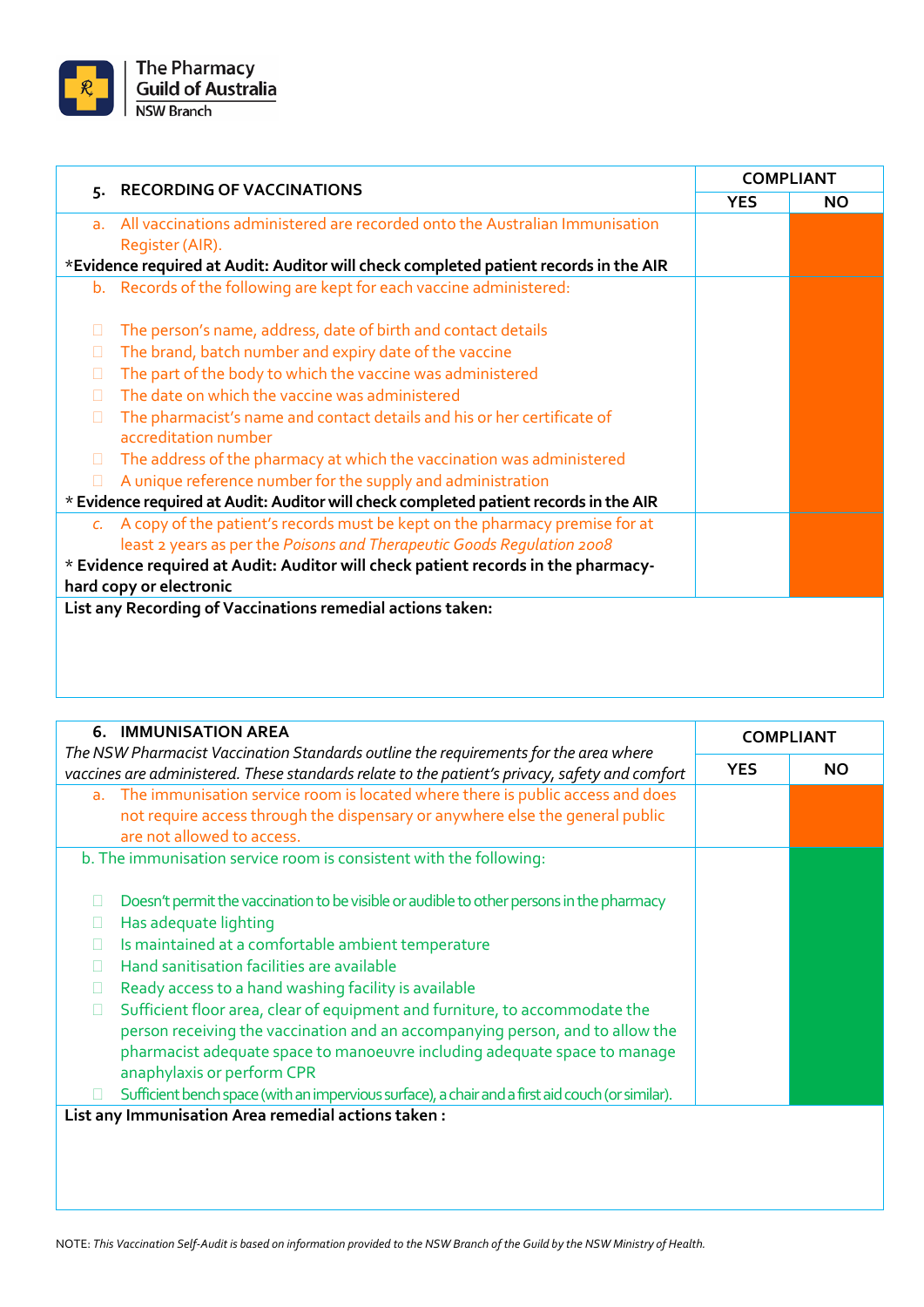

|        | 7. EQUIPMENT                                                                                                                                     | <b>COMPLIANT</b> |           |
|--------|--------------------------------------------------------------------------------------------------------------------------------------------------|------------------|-----------|
|        | Pharmacies offering vaccination services must have the appropriate equipment and<br>pharmacists will be required to demonstrate this to auditors | <b>YES</b>       | <b>NO</b> |
|        | a. The following equipment must be available for vaccination service:                                                                            |                  |           |
|        |                                                                                                                                                  |                  |           |
| $\Box$ | A temperature-monitored refrigerator manufactured (exclusively or principally)                                                                   |                  |           |
|        | for the purpose of vaccine storage or temperature monitored portable cooler for                                                                  |                  |           |
|        | mobile clinics                                                                                                                                   |                  |           |
|        |                                                                                                                                                  |                  |           |
| b.     | Cold Chain Monitoring demonstrating records for:                                                                                                 |                  |           |
|        |                                                                                                                                                  |                  |           |
| $\Box$ | Twice daily manually recording of minimum and maximum temperatures                                                                               |                  |           |
| $\Box$ | Data logging downloaded and reviewed weekly, in addition to twice-daily                                                                          |                  |           |
|        | manually recording                                                                                                                               |                  |           |
| $\Box$ | Refrigerator is serviced annually                                                                                                                |                  |           |
|        | *Evidence required: Records of twice daily Max/Min fridge temperatures, presence of                                                              |                  |           |
|        | Data Logger in fridge and records of downloaded data, Fridge service records within                                                              |                  |           |
|        | the past 12 months                                                                                                                               |                  |           |
|        | c. Cold chain breaches outside 2°C-8°C (excluding fluctuations up to 12°C for less                                                               |                  |           |
|        | than 15 minutes) have been appropriately managed, rectified and documented.                                                                      |                  |           |
|        |                                                                                                                                                  |                  |           |
| $\Box$ | Vaccines exposed to cold chain breach must not be administered without advice                                                                    |                  |           |
|        | from the manufacturer/s.<br>*Evidence required: Documentation of any cold chain breach, inc. actions taken.                                      |                  |           |
|        | d. All required consumables are available and in-date:                                                                                           |                  |           |
|        |                                                                                                                                                  |                  |           |
| $\Box$ | Appropriate vaccine(s)                                                                                                                           |                  |           |
| $\Box$ | Needles - check appropriate gauge/s if required                                                                                                  |                  |           |
| $\Box$ | Syringes - if required                                                                                                                           |                  |           |
|        | Cotton wool & paper tape OR plasters OR equivalent                                                                                               |                  |           |
|        | *Evidence required: Consumables able to be located and sighted upon request                                                                      |                  |           |
|        | e. A complete in-date anaphylaxis response kit must be available:                                                                                |                  |           |
|        |                                                                                                                                                  |                  |           |
| П      | Minimum 3 in-date adrenaline vials 1:1000                                                                                                        |                  |           |
| ш      | Minimum 3 x 25mm needles                                                                                                                         |                  |           |
| П      | Minimum 3 x 1mL syringes                                                                                                                         |                  |           |
| П      | Cotton wool (or equivalent)                                                                                                                      |                  |           |
| $\Box$ | Pen and paper to record                                                                                                                          |                  |           |
| П      | Laminated copy of 'Doses of intramuscular 1:1000 adrenaline for anaphylaxis'                                                                     |                  |           |
| П      | Laminated copy of 'Recognition and treatment of anaphylaxis'                                                                                     |                  |           |
|        | *Evidence required: All items able to be located and sighted upon request.                                                                       |                  |           |